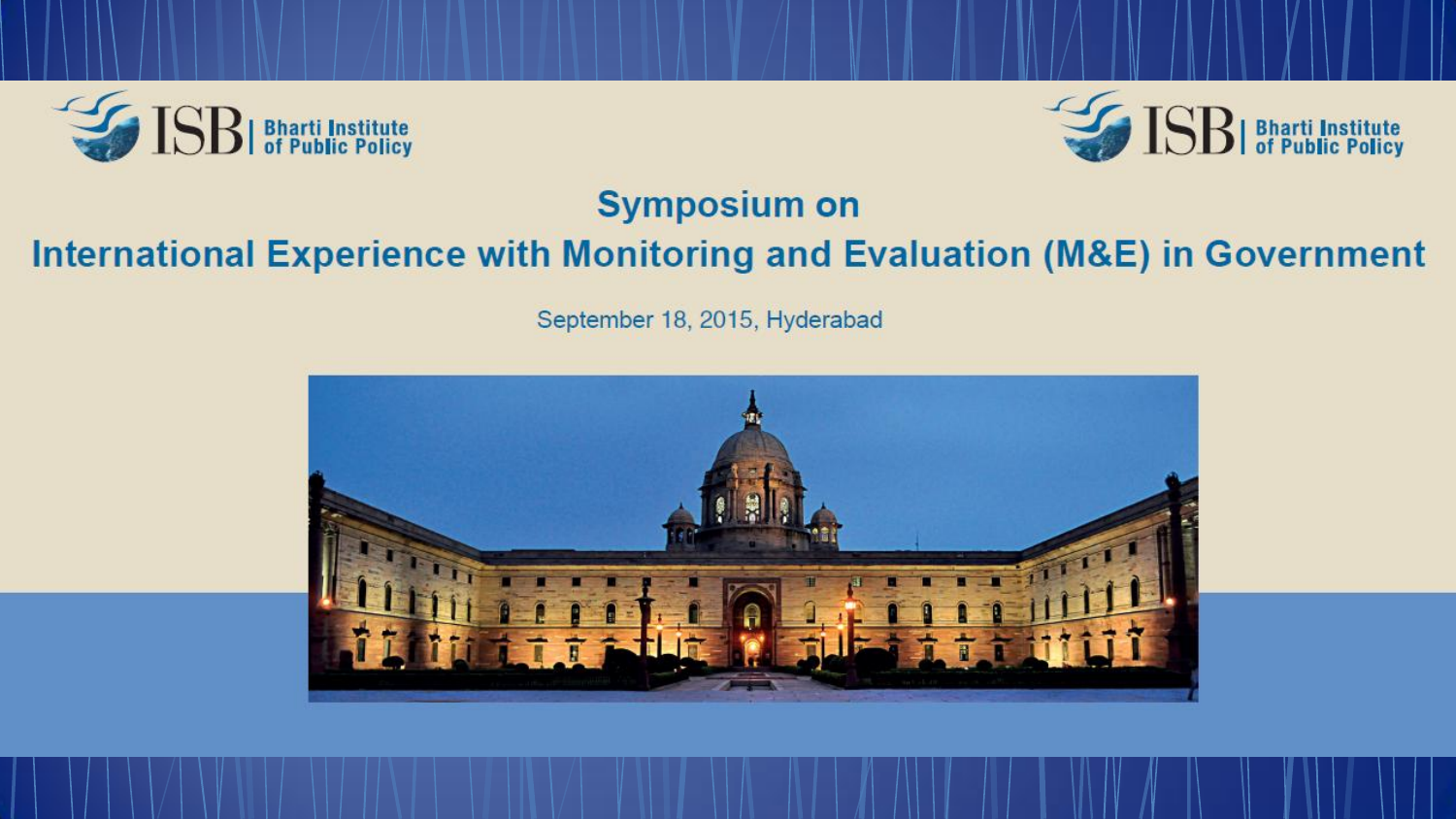



#### **Symposium on**

#### International Experience with Monitoring and Evaluation (M&E) in Government

September 18, 2015, Hyderabad



#### **Ms. Radha Singh**

**Former Secretary Ministry of Information and Broadcasting**

**Prof. R. K. Mishra** 

**&** 

**Director, Institute of Public Enterprise (IPE), Hyderabad**

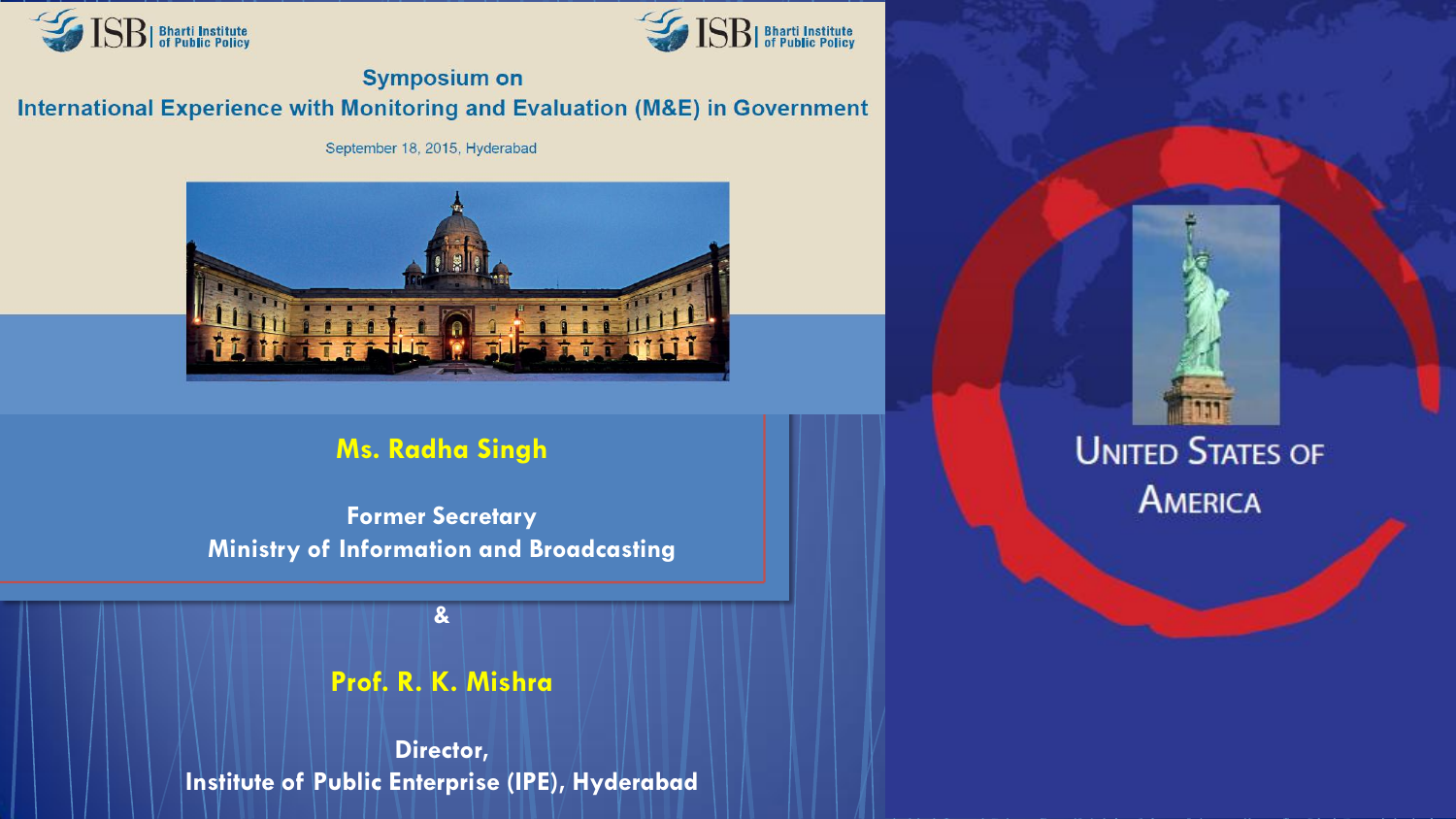# **Presentation Outline**

- **1. Brief Description of USA**
- **2. The M&E System**
- **3. Similarities with Indian M&E System**
- **4. Dissimilarities with Indian M&E System**
- **5. Lessons for India**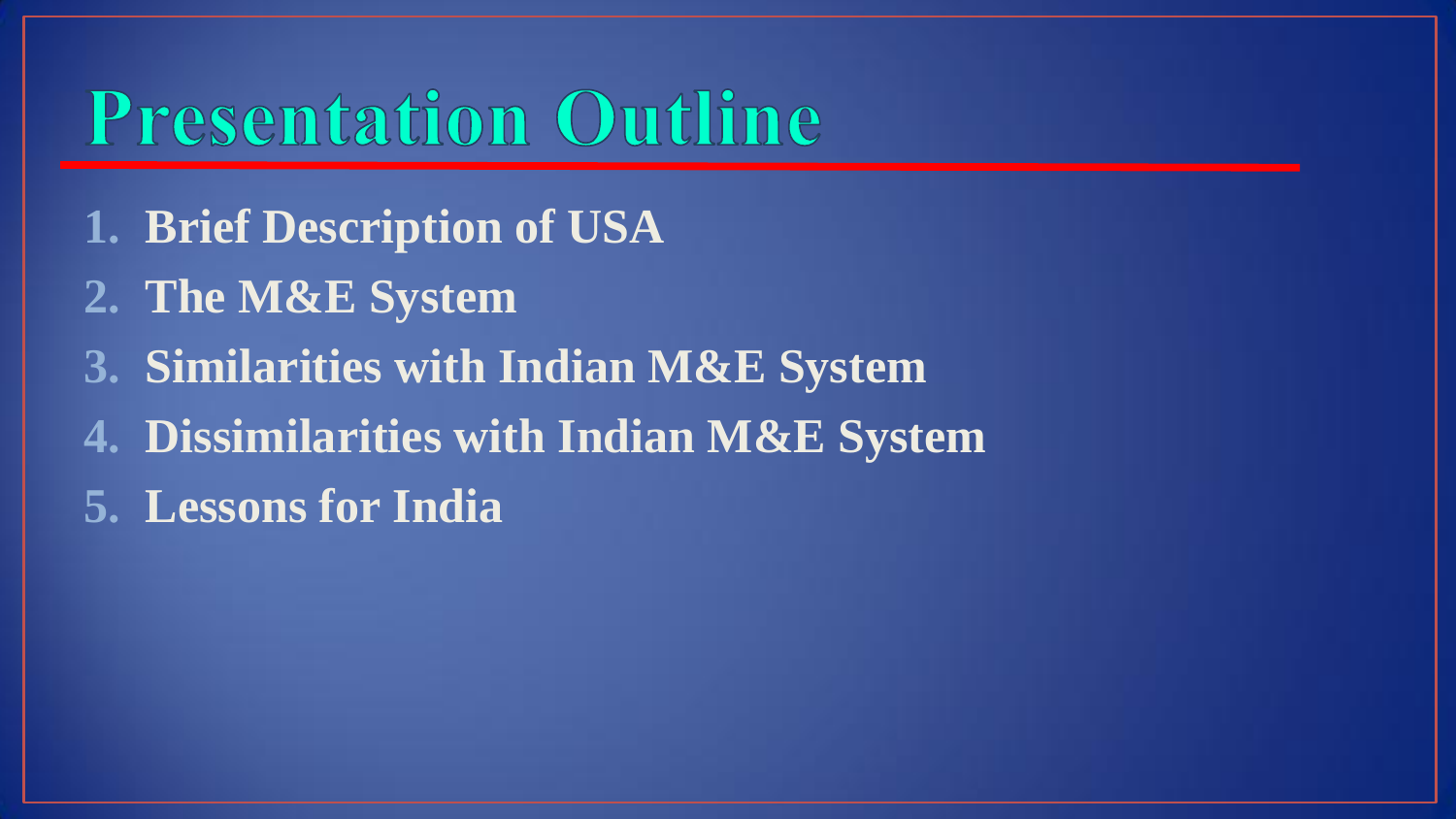• **Capital:** Washington, D.C. • **Government:** Federal Presidential Constitutional Republic • **Population:** 316.1 million (2013) • **Area:** 9,826,675 km2 (3<sup>th</sup> in the World) • GDP: \$16.80 trillion (2013)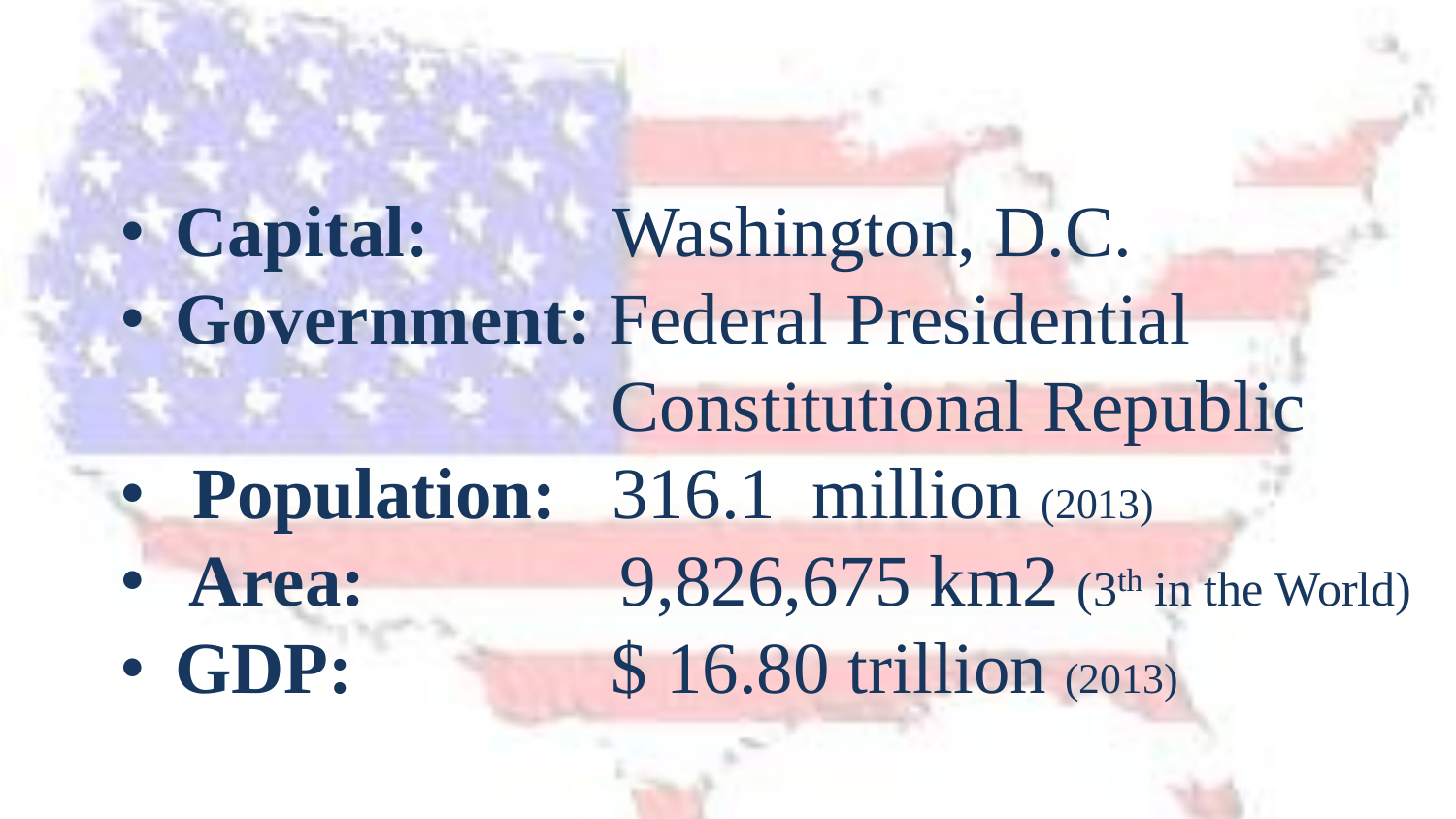# 1. Brief Description of the country

• Based on a written constitution and the principal of Federalism

• Separate branches of government with independent powers and areas of influences exercise a system of checks and balances.

• The USA federal government does not have all the powers, as States have powers reserved to them.

• The federal, the states and the local governments face the challenges of delivery and performance.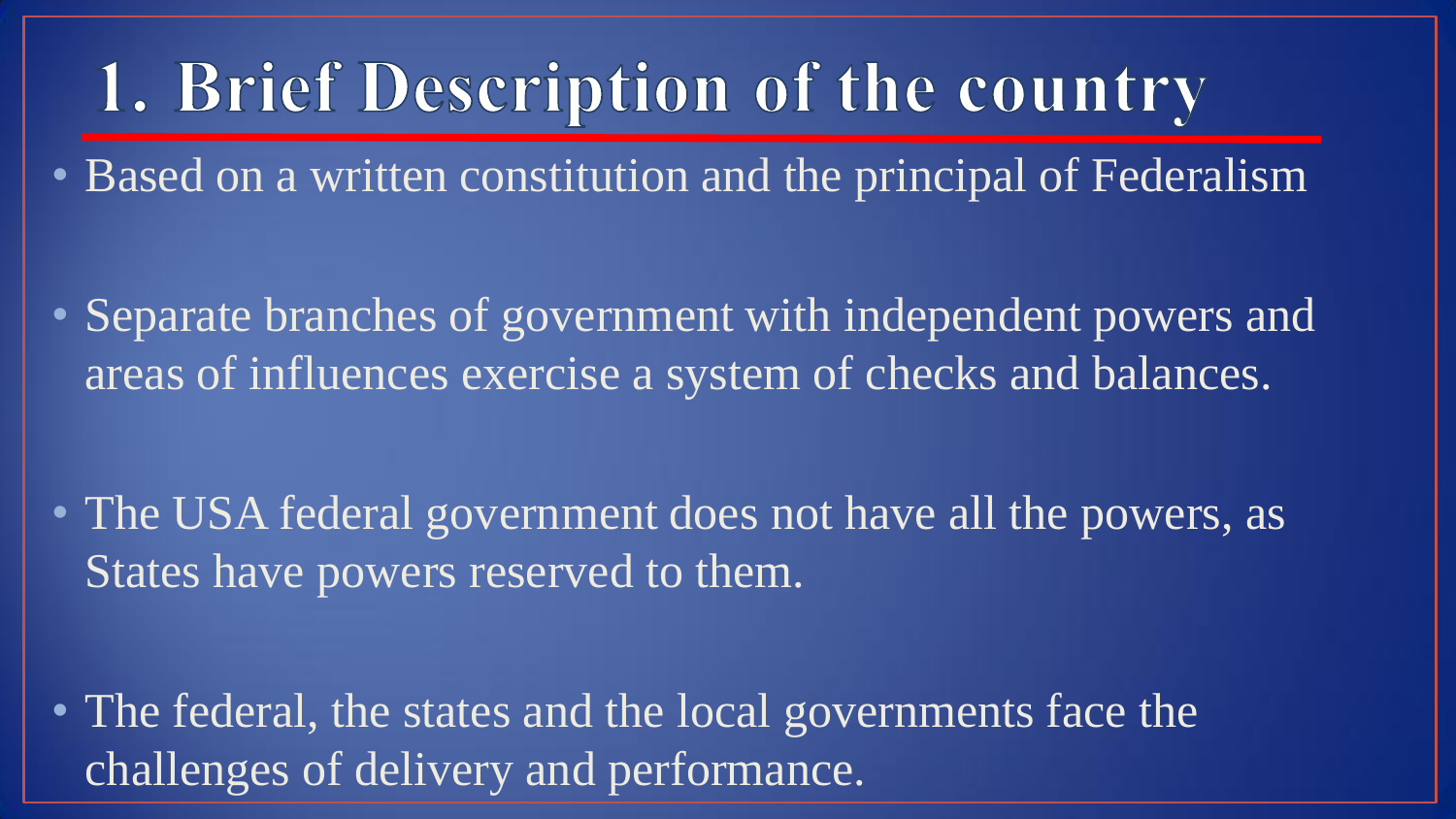# 2. The M&E System in United States

 $\triangleright$  One of the most evolved and developed systems

- Activities planned well in advance by setting goals, measuring results and reporting the progress to government.
- $\triangleright$  Government Accountability Office (GAO) was established as early as 1921 to review public policy.

The system is founded on the Government Performance Results Act (GPRA) 1993

Revisited in 2010 - the Government Performance Results Management Modernization Act (GPRMMA 2010) by the President

- Made mandatory of publishing strategy and performance plan on website
- Scope for adoption of best practices from state, local and international experiences.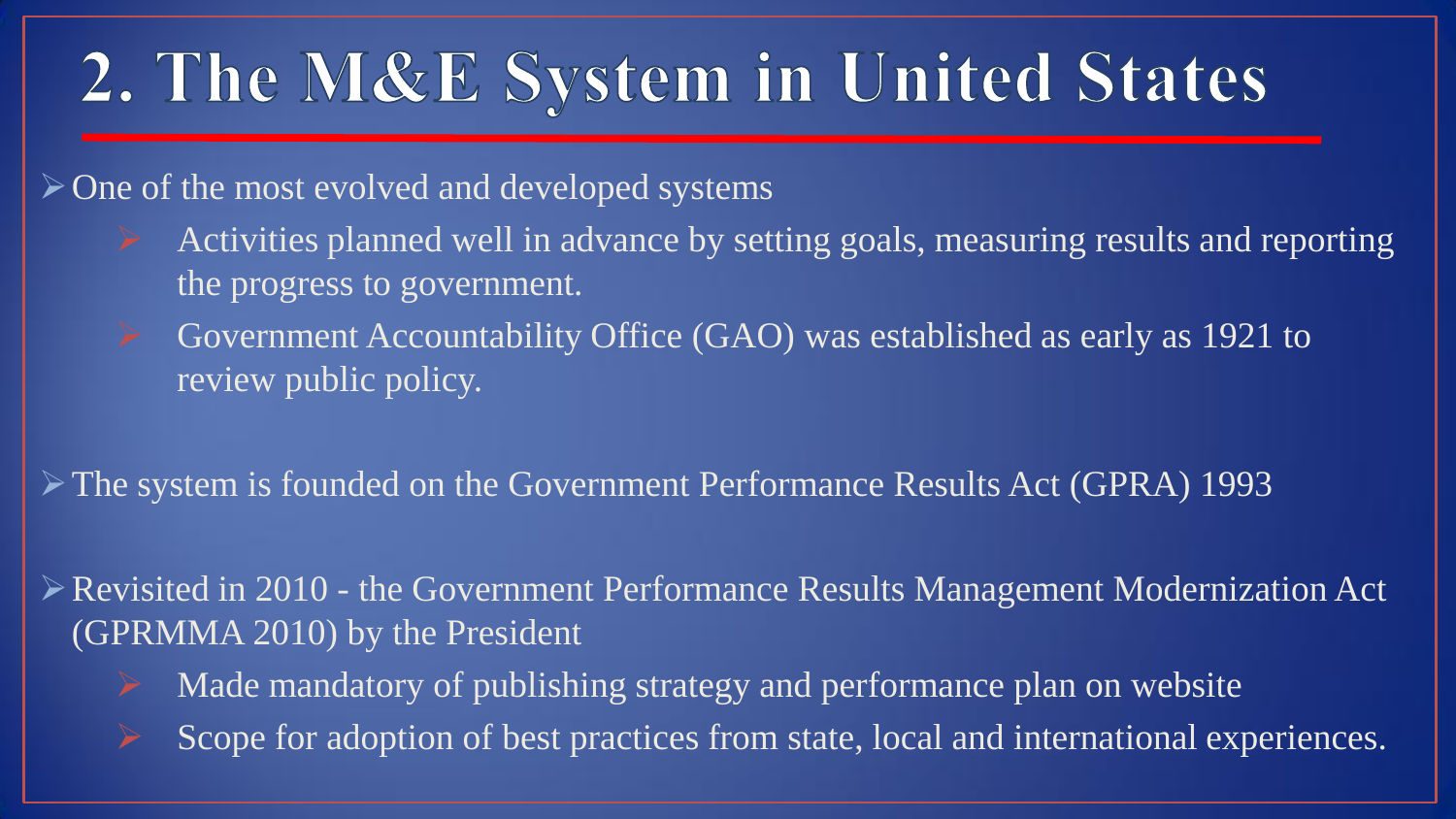## 2. The M&E System in United States (Conti.)

Performance assessment tools (such as PART, HPPG), are being used to improve project management and enhance performance of government/agencies.

Main oversight agency is the Office of the Management and Budget (OMB) with the Chief Performance Officer leading the review. develop long-term "federal government priority goals" (FGPGs)

The Performance Improvement Council (PIC) at the OMB is responsible for monitoring performance.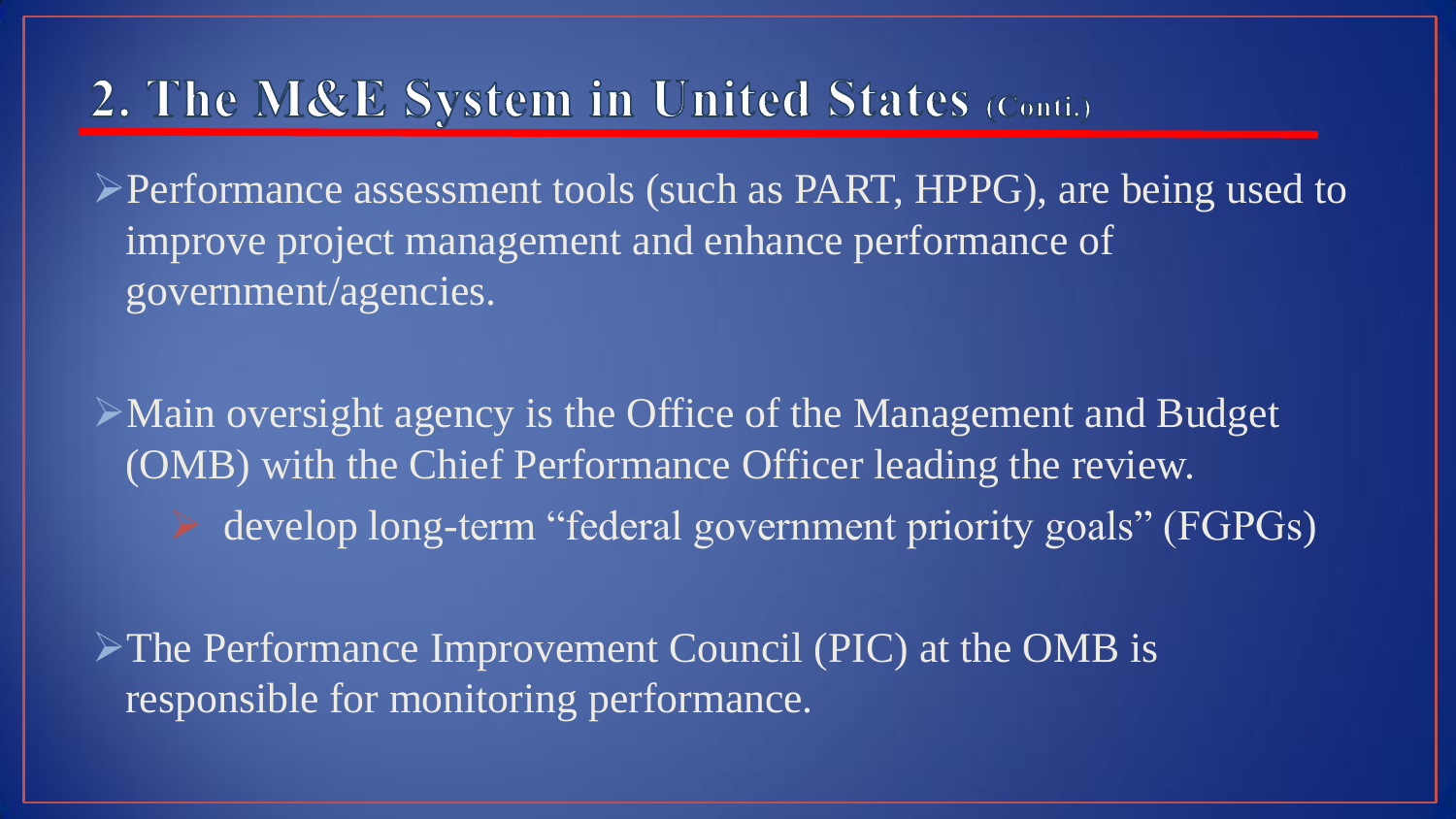# 2. The M&E System in United States

Quarterly reviews for FGPGs, is conducted each fiscal year

The Government Accounting Standards Board (GASB) is funded and monitored by the Financial Accounting Foundation (FAF), an organization which is responsible to create accounting reporting standards or generally accepted accounting principles (GAAP).

Cross agency priority goals address challenges of tackling horizontal problems across vertical organizational silos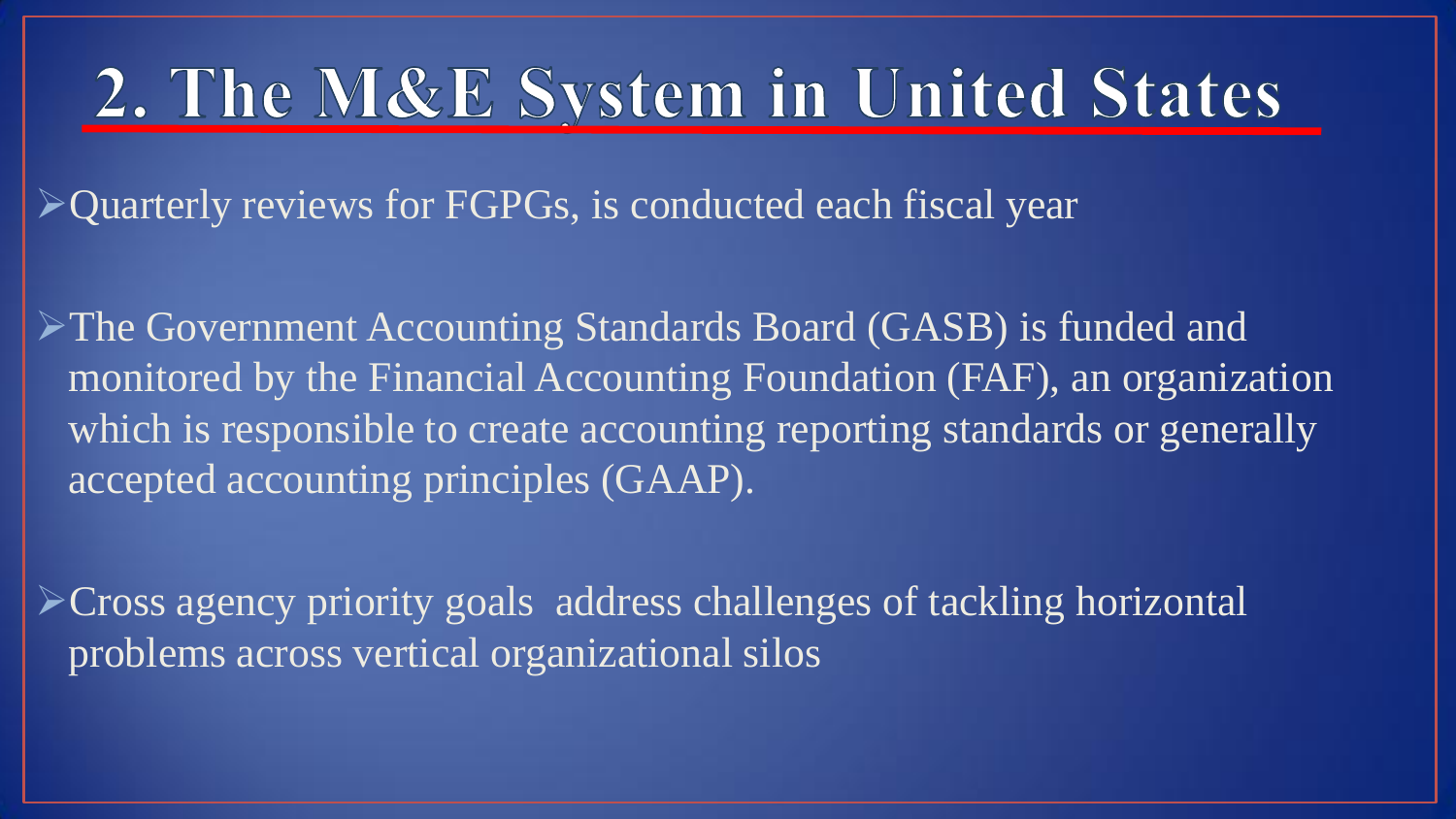# 2. The M&E System in United States

 $\geq$  15 cross agency priority goals announced in the 2015 budget. Including 7 missions and 8 management focused goals under a four year time horizon.

State viewed as laboratories within the federal framework.

The US national government has influenced State performance management practices indirectly through 2 sources:

> Adoption of management approach of GPRA provided framework

Via inter-governmental revenue sharing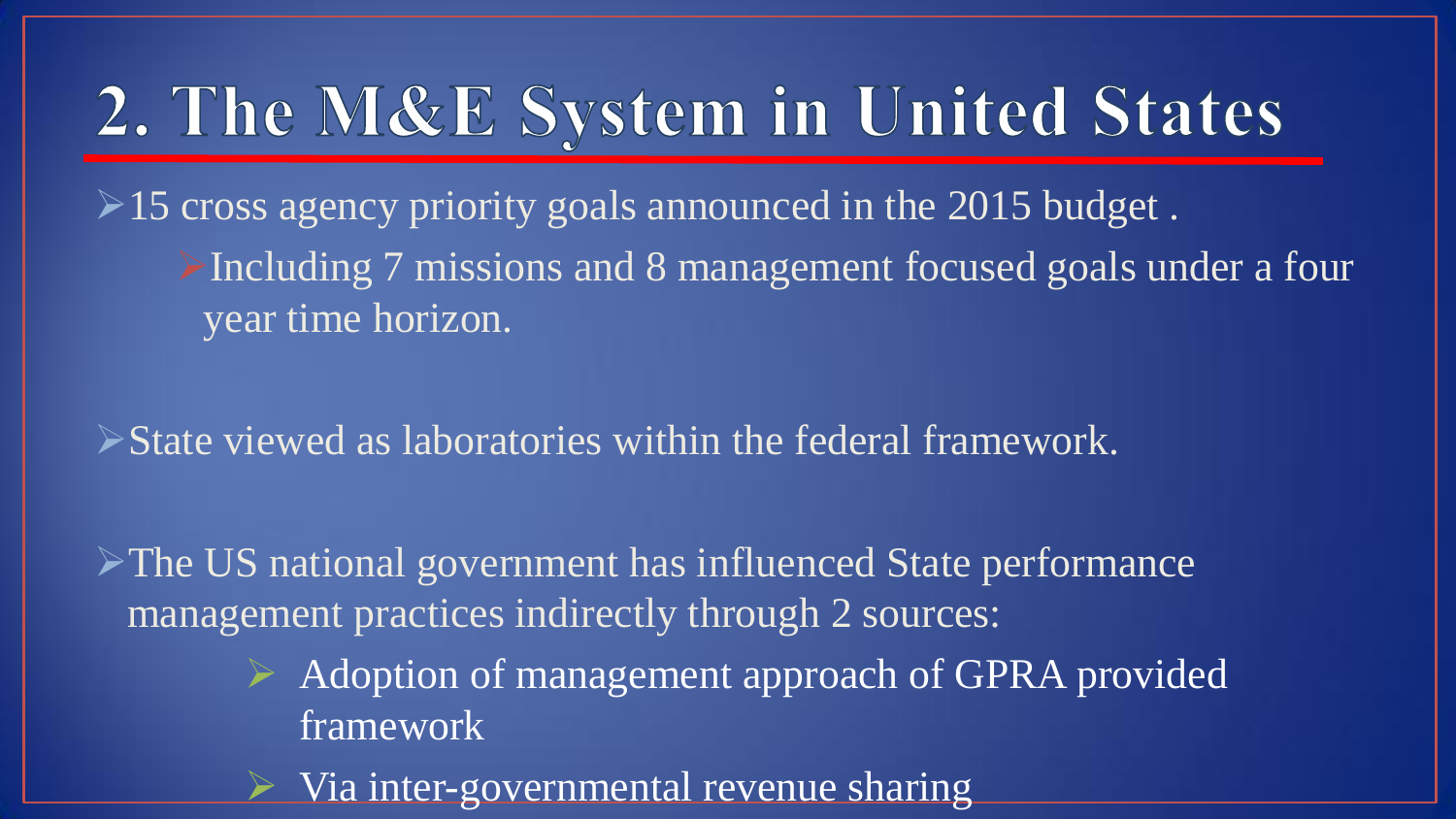# 3. Similarities with Indian M&E System

#### • **1. Presence of an Institutional Mechanism:**

- In India, Performance Management Division (PMD) in the Cabinet Secretariat in January 2009
- In USA, the OMB located at the President's office

### • **2. Fixing Accountability:**

- USA, Performance Improvement Officer (PIO)
- In India, RFD coordinator who coordinates but not accountable

### • **3. Establishing a Culture of Transparency:**

- In USA GPRAMA 2010 makes it mandatory to publish reports on websites.
- In India, RFDs are published online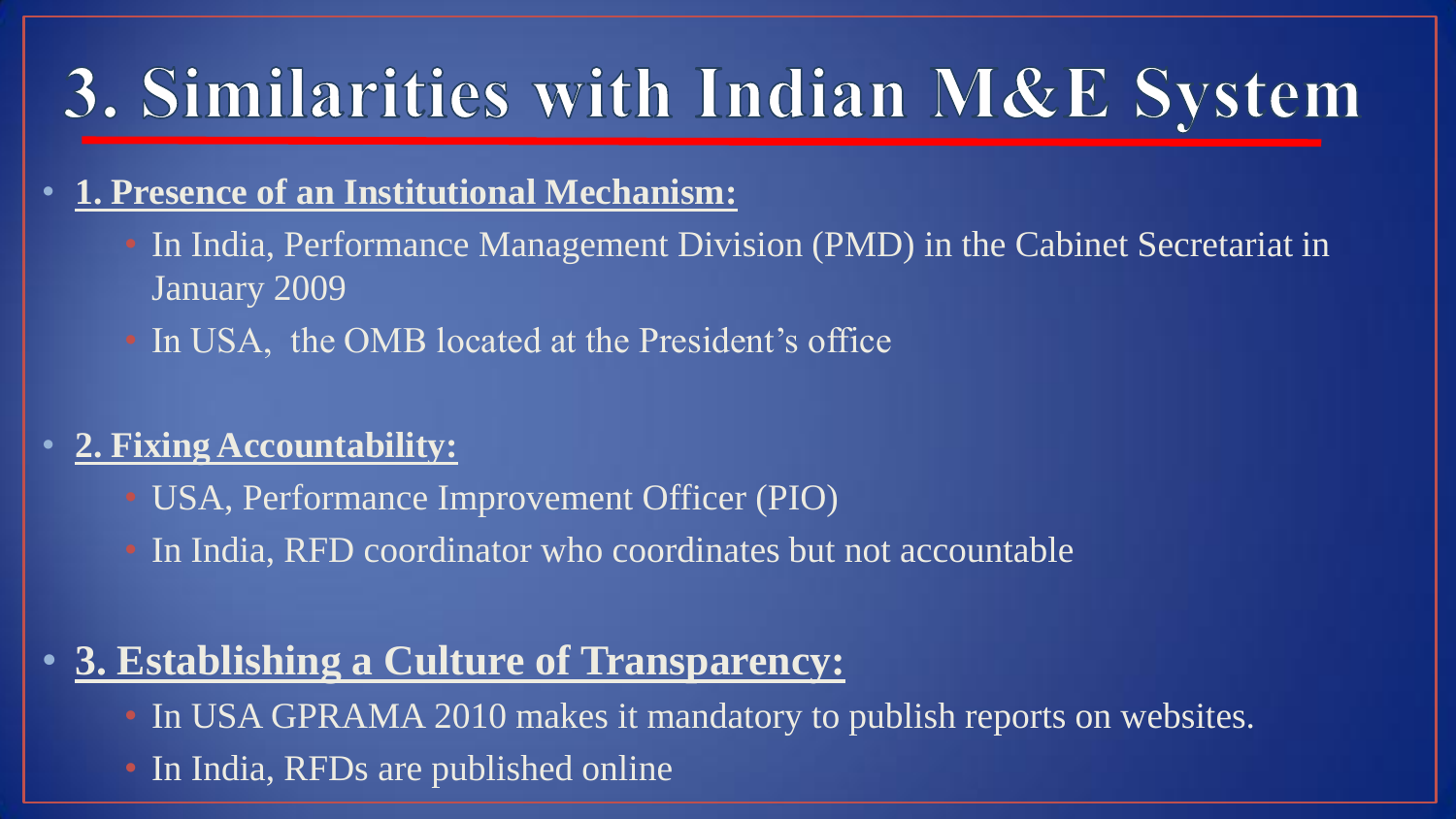# 3. Similarities with Indian M&E System

### • **4. Using Performance Data in Decision-making:**

- In USA, no clear evidence of performance data usage
- In India, data ineffectively used for improving decision making

### • **5. Peer Learning:**

- In USA practice of knowledge sharing greatly encouraged
- In India, Community of Practice (COP) established for enhancing peer learning

### • **6. No Punitive Action or Remuneration:**

- In USA, no overt punitive action for shortfall in achievement neither any remuneration
- In India, no punitive action for non-performance
- No financial/non-financial incentives for performing organizations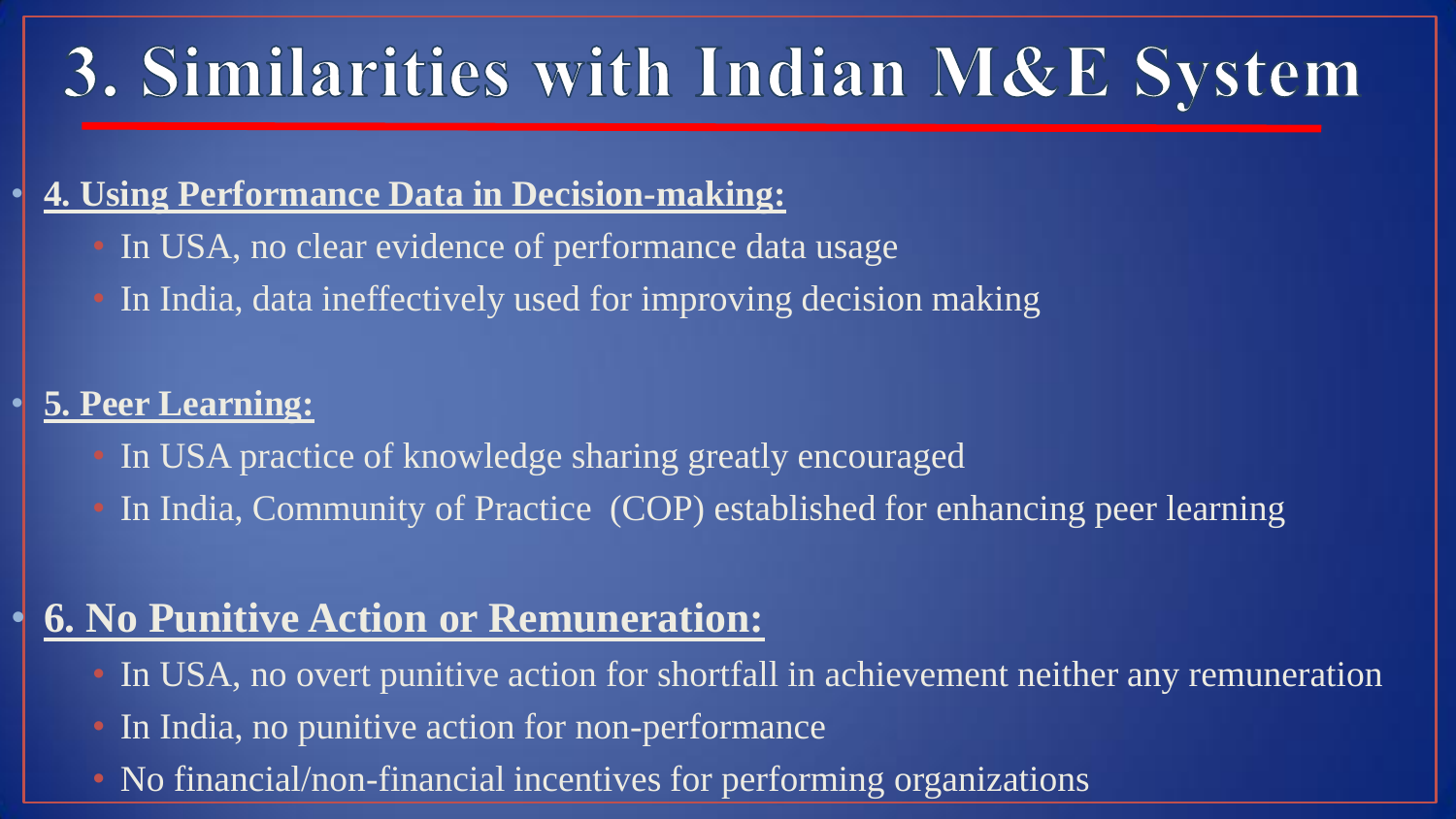## 3. Dissimilarities with Indian M&E System

### • **1. Legal Framework**

- US has a legal framework for PMS
- In India, no legislative support for PMES

### • **2. Alignment of GPM with National Priorities:**

- In USA, alignment of GPM with national priority four year Strategic Plans (ASPs) and Performance Plans
- In India, alignments not so transparent

### • **3. Alignment of GPM to Budgets:**

- In USA, clear alignment of plans with budgeting process
- In India budgetary adequacy uncertainty viz GPM.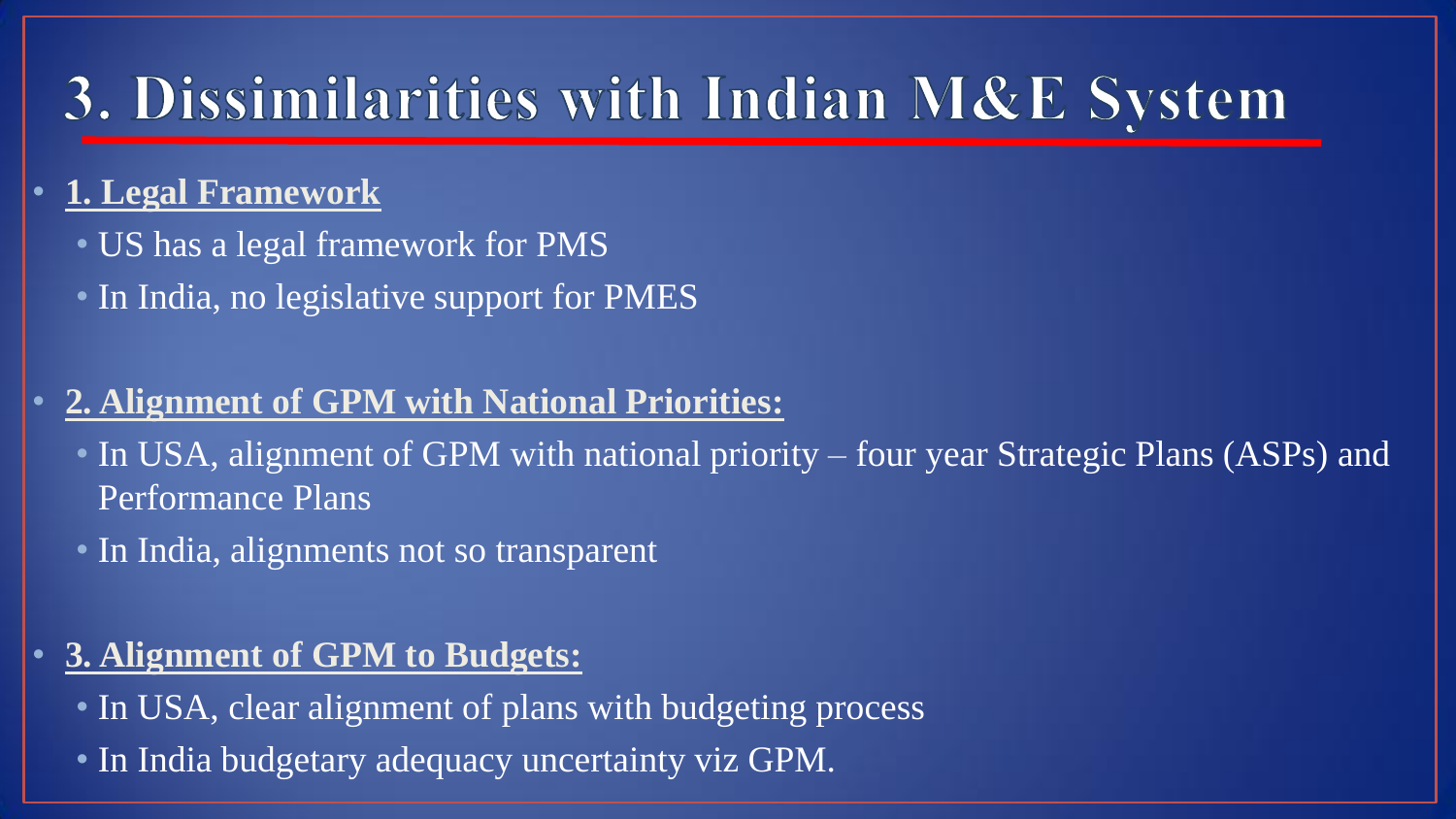## 3. Dissimilarities with Indian M&E System (Contd..)

### • **4. Planning Period:**

• In USA, Strategic plans developed for four years, reviewed quarterly • In India, Long Term Strategic Plans reviewed half yearly

### • **5. Presence of Political Support :**

• In USA, government agencies mandatorily involve members in the congress in Strategic Plan Development

• In India, RFDs are developed and finalized by the Ministry/ agency without involvement of Parliament / State assembly.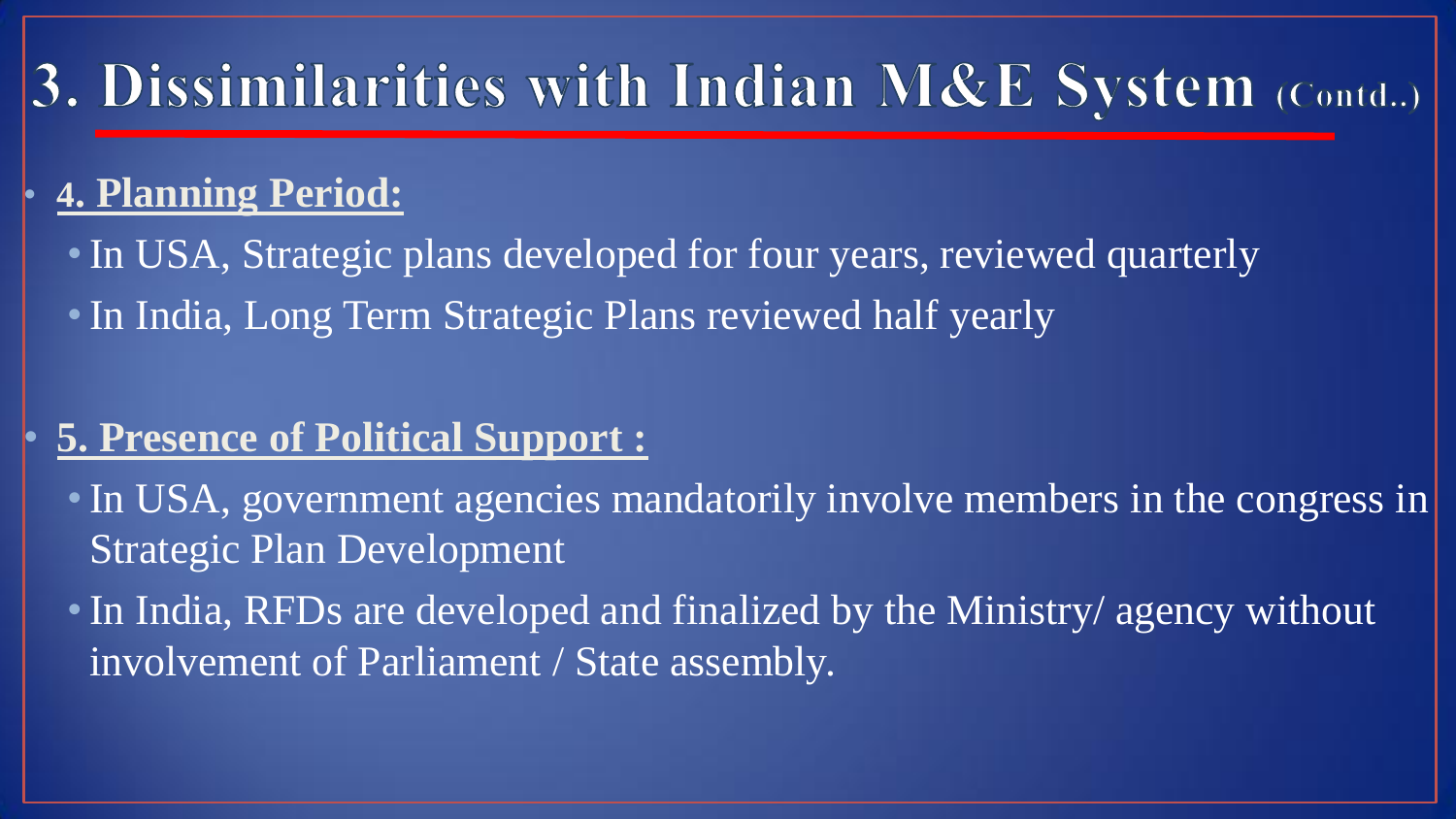## 5. Lessons for India (Conti...)

• There is need to conduct *Strategic Reviews to assess delivery and enhance performance management* 

- Increasingly emphasise need for performance management and results over mere process and compliance
- Politics important force in the government but timely and unbiased information essential for high level decision making as well as day-to-day management.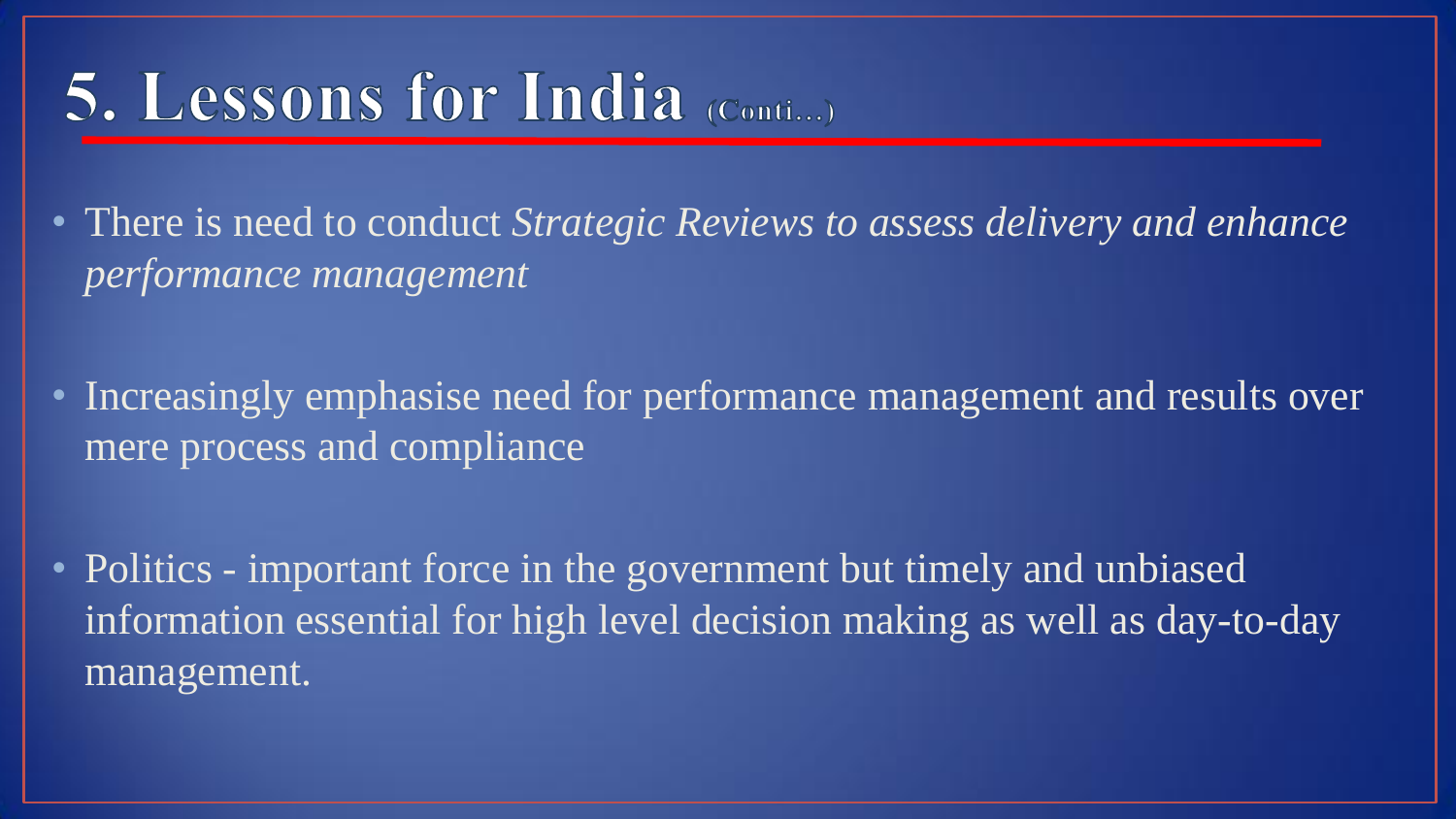# 5. Lessons for India

- Linking performance measurement via RFDs to the departmental budgeting process is vital for ensuring effective use of resources and making the process objective and transparent.
- Creation of a wide circle of M&E practitioners, COP to share knowledge and experience
- Larger space for innovation and experimentation, with greater degree of flexibility and adoption.
- Engaging parliament and state assemblies in identifying performance and management issues needing attention.